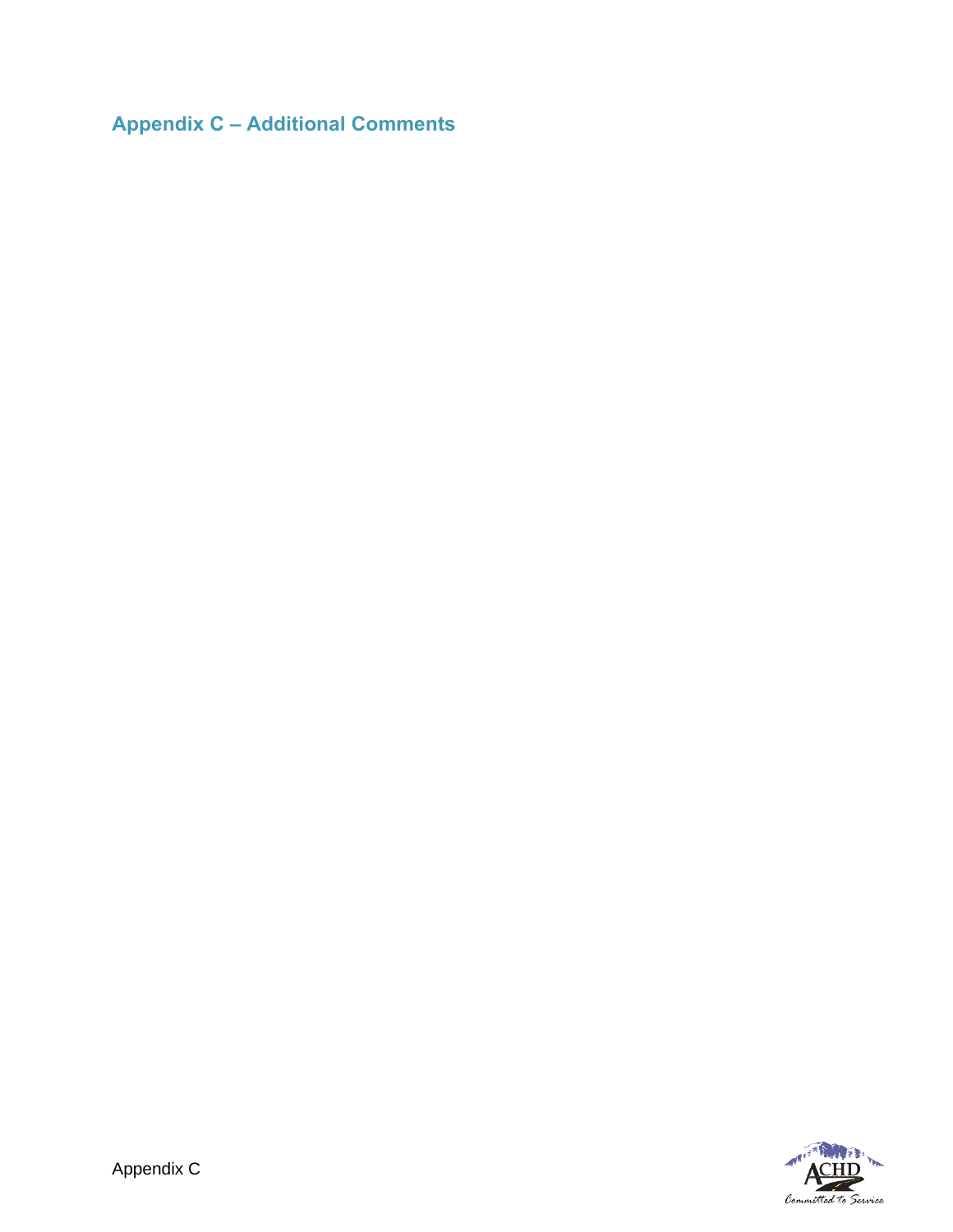| From:    |                                          |
|----------|------------------------------------------|
| To:      | <b>Projects</b>                          |
| $Cc$ :   |                                          |
| Subject: | ATTN Brooke Green: Collister Drive Study |
| Date:    | Thursday, June 10, 2021 11:29:42 AM      |
|          |                                          |

#### Hello Brooke

I will be traveling during the time of your June 24 virtual meeting regarding Collister drive, so I want to provide input via email.

I strongly believe ACHD MUST provide safe travel for school children walking along Collister from Catalpa grade school to the community library in the Collister shopping center. The east sidewalk between Catalpa and State Street is already more than 50 completed. The non-completed part of this walking path often requires children to walk too close to traffic when the kids are walking on the street side of parked cars. This is dangerous and MUST be remedied. I have encountered far too many near misses during my 21 years of driving north on Collister from State Street. (Especially a problem in winter as snow requires children to walk in the street).

If you have questions, I can be reached at

Regards

Sent from my iPhone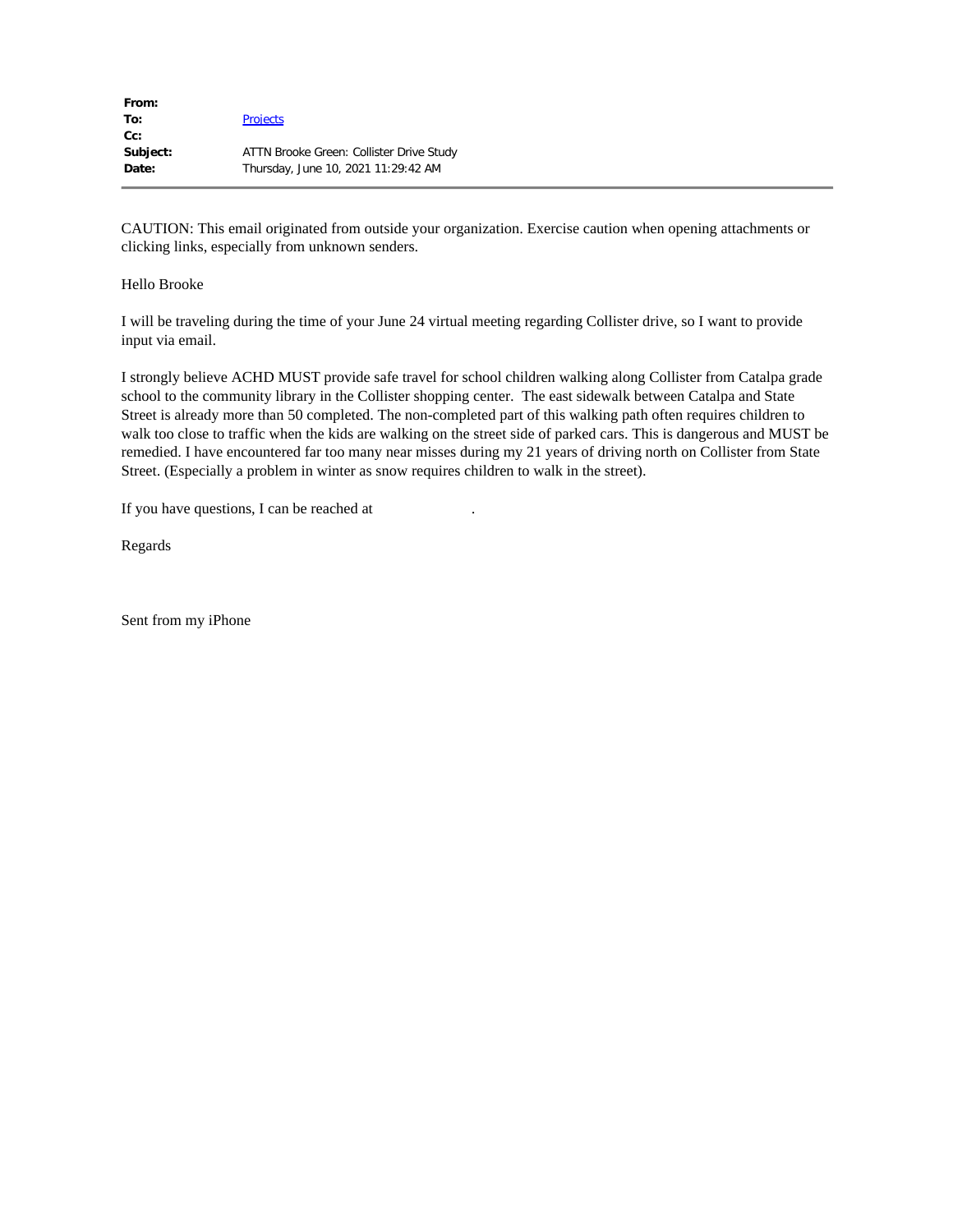| <b>Projects</b>                          |
|------------------------------------------|
| ATTN Brooke Green: Collister Drive Study |
| Thursday, June 10, 2021 12:09:36 PM      |
|                                          |

I won't be able to attend the virtual meeting. I'm not sure what ACHD is thinking about for Collister, but my main message is to PLEASE don't widen the road by adding a turn lane, extra lanes, or wide parking areas. ACHD has had a tendency to do this (such as on 36th) and it is wasteful, makes the street less pleasant to be on, encourages speeding, and often is little used (such as on 36th).

Thanks,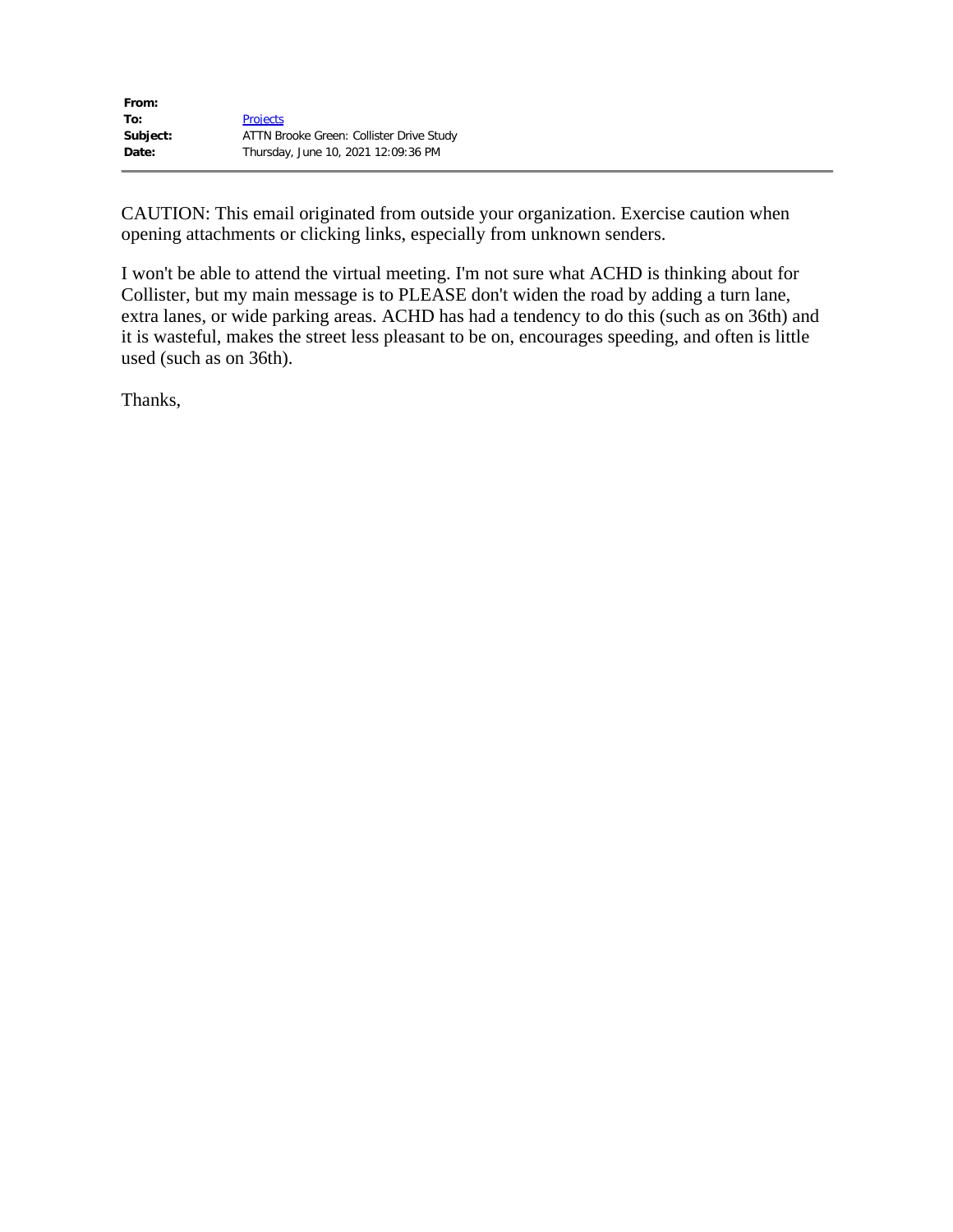| From:    |                                          |
|----------|------------------------------------------|
| To:      | <b>Projects</b>                          |
| Subject: | ATTN Brooke Green: Collister Drive Study |
| Date:    | Thursday, June 10, 2021 2:58:53 PM       |
|          |                                          |

I'm unable to attend the virtual meeting. I live off Collister Dr. I walk, bike and drive this street everyday. People speed on this road as there are no speed bumps or roundabouts to slow them down. I also rarely see police patrolling this area. Also sidewalks and curbs in this area would be helpful for walkers and bikers to be off the street and provide safety. Thanks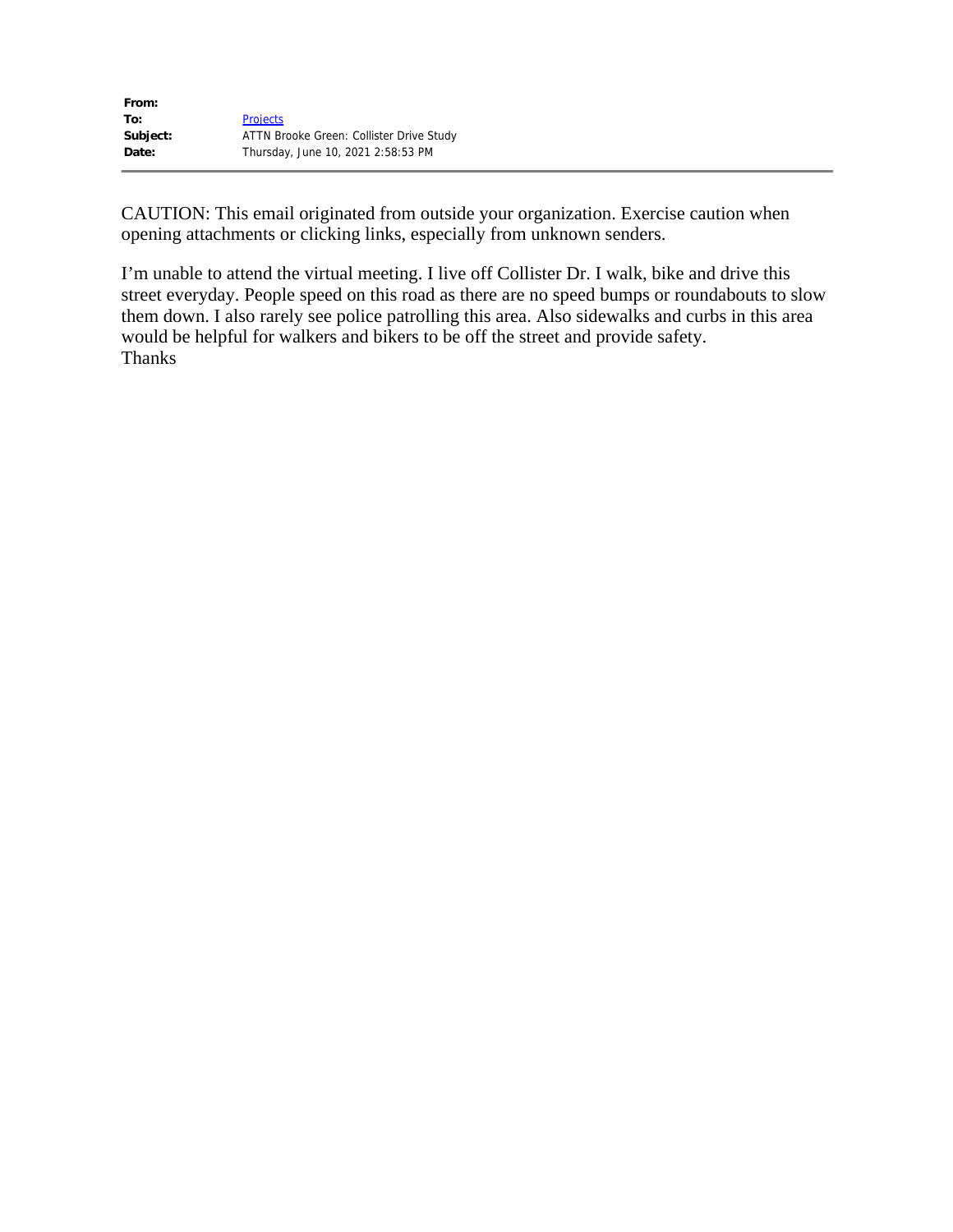| <b>Projects</b>                          |
|------------------------------------------|
| ATTN Brooke Green: Collister Drive Study |
| Thursday, June 10, 2021 12:33:23 PM      |
|                                          |

Collister Drive needs sidewalks. I don't have any suggestions to deal with the increased traffic, but I would like at least to feel safer as a pedestrian. I like to walk to the park on Catalpa, and would walk to the library instead of driving if it weren't such a long trek on the side of the road.

Thank you,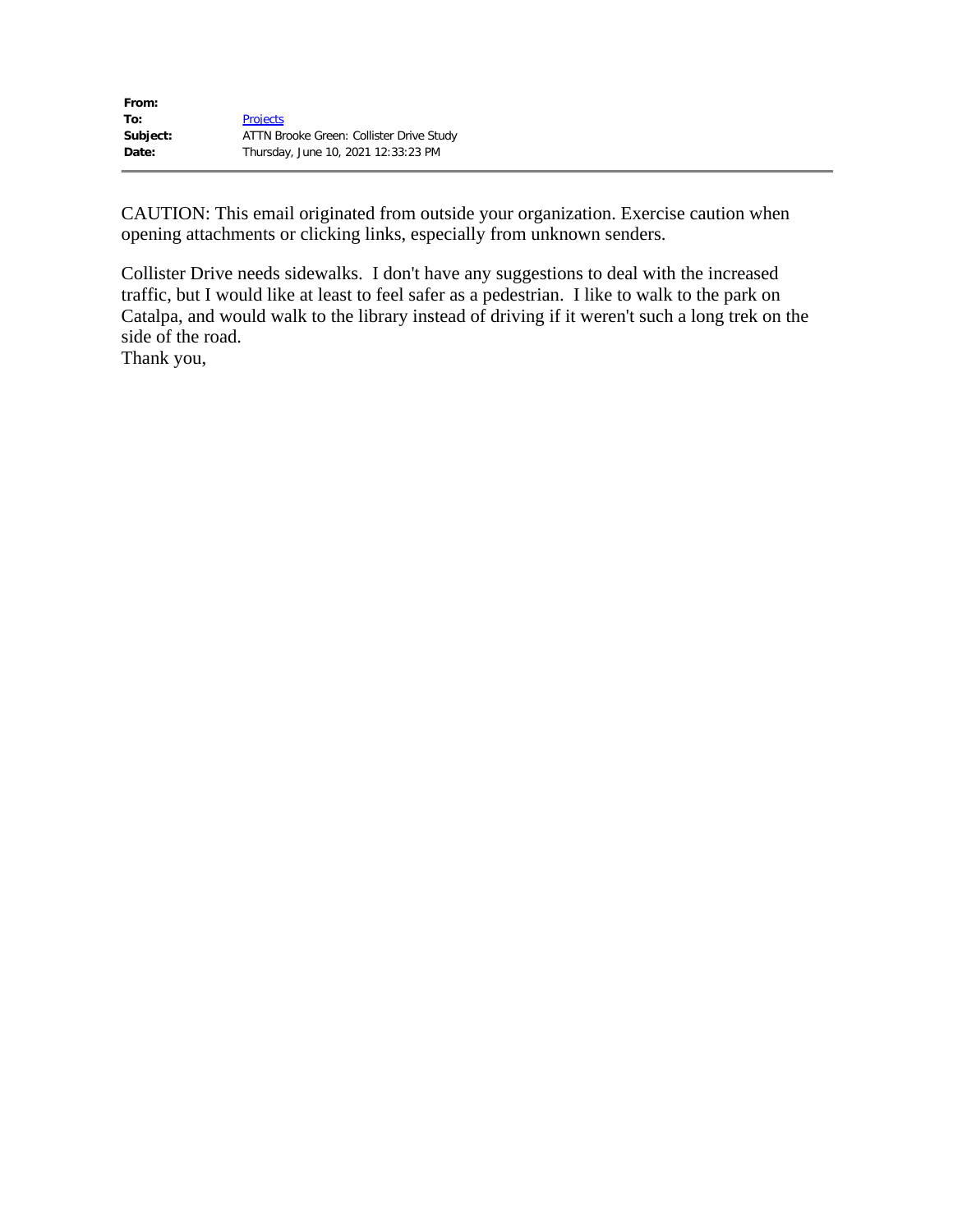| <b>Projects</b>                          |
|------------------------------------------|
| ATTN Brooke Green: Collister Drive Study |
| Thursday, June 10, 2021 4:33:43 PM       |
|                                          |

Sir,

I would like to add a suggestion form the upcoming Collister meeting.

We live in the northern part & think a great improvement could be made by simply adding kerbs & sidewalks.

Most of the residents (but not all!) take care of their property but sidewalks would greatly improve things we think.

Many Thanks,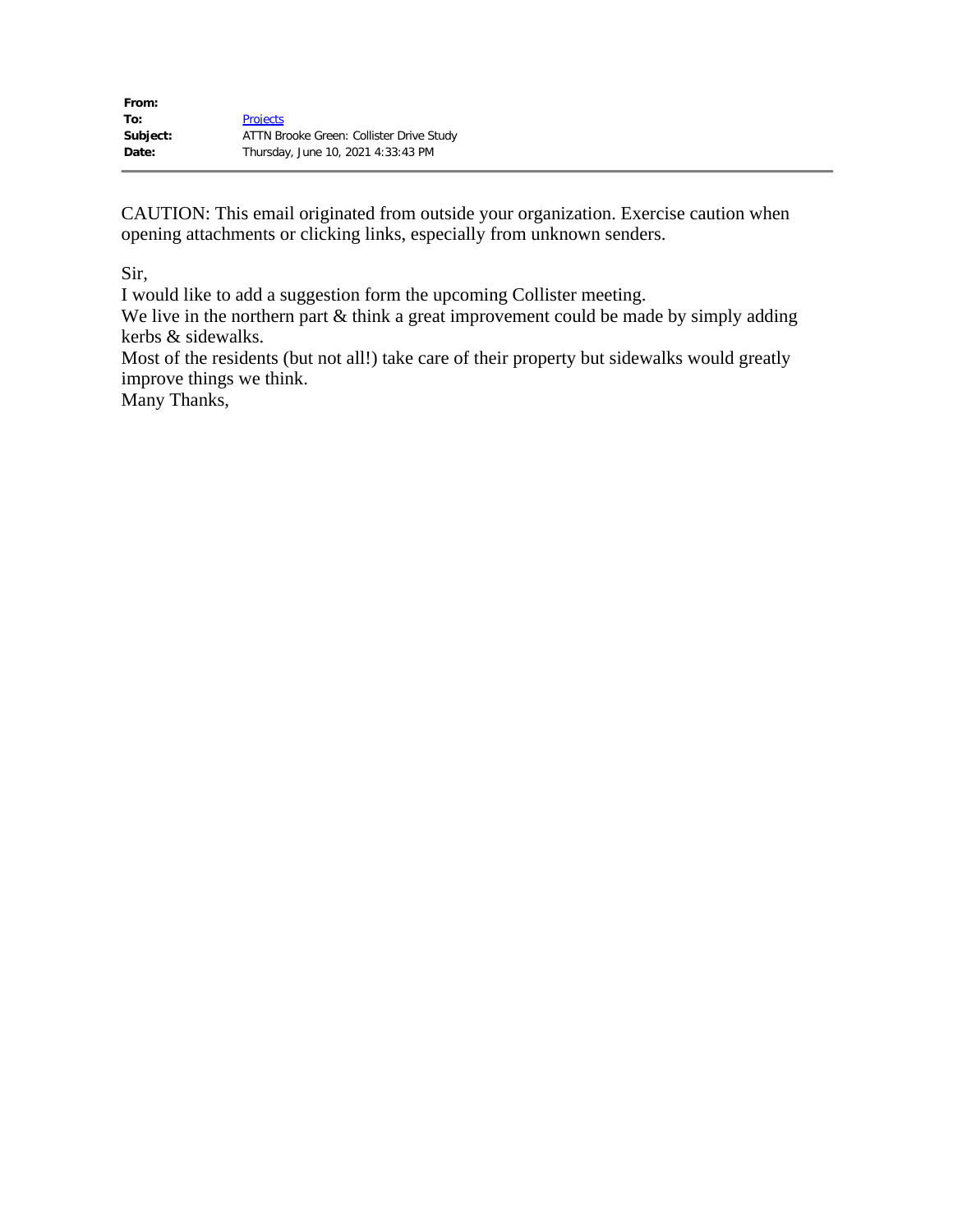| <b>Projects</b>                          |
|------------------------------------------|
| ATTN Brooke Green: Collister Drive Study |
| Thursday, June 10, 2021 12:09:21 PM      |
|                                          |

A roundabout at Collister and Hill Road would be good because of the amount of traffic that goes through that intersection. However, I recognize that idea is too late given the relatively new residence at the SE corner and the new residential construction that will go up at the NE corner.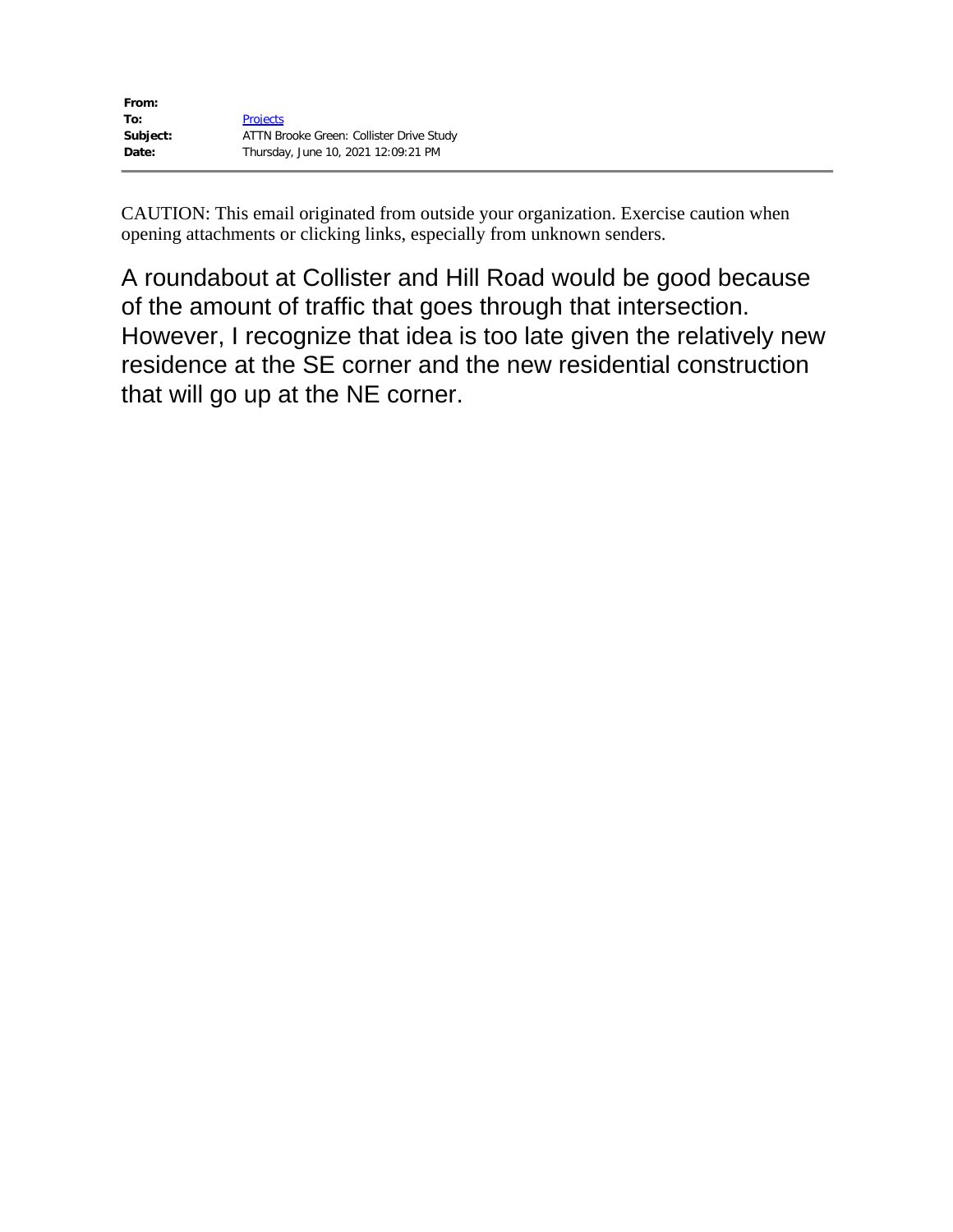Brooke,

Thank you for your reply and acknowledgement of my concerns.

I forgot to mention that I would be in Donnelly working when you are having the meeting on the  $24<sup>th</sup>$  which is why I sent the original message.

Best,

**From:** Projects [mailto:projects@achdidaho.org] **Sent:** Thursday, June 10, 2021 2:32 PM **To: Subject:** RE: Attn: Brooke Green, Collister Drive Study

Dear

Thank you for providing your feedback for the Collister Neighborhood Corridor Project. Your input is valuable. The Jun 24<sup>th</sup> Open House is the first of several outreach efforts where you will have an opportunity to provide your feedback. I have taken note of your concerns regarding the sight triangle at the corner of Johns Landing & Collister, I will forward that information on to the appropriate staff member. We captured your concern about the sidewalk gap and will take that into consideration as we move the Collister Concept Study forward. I invite you to please continue to follow the progress of this project at; http://www.achdidaho.org/Projects/proj\_study\_collister-drivestate-street-to-hill-road.aspx.

Thank you for your participation,

Brooke Sr. Transportation Planner

**From Sent:** Thursday, June 10, 2021 9:55 AM **To:** Projects <projects@achdidaho.org> **Subject:** Attn: Brooke Green, Collister Drive Study

CAUTION: This email originated from outside your organization. Exercise caution when opening attachments or clicking links, especially from unknown senders.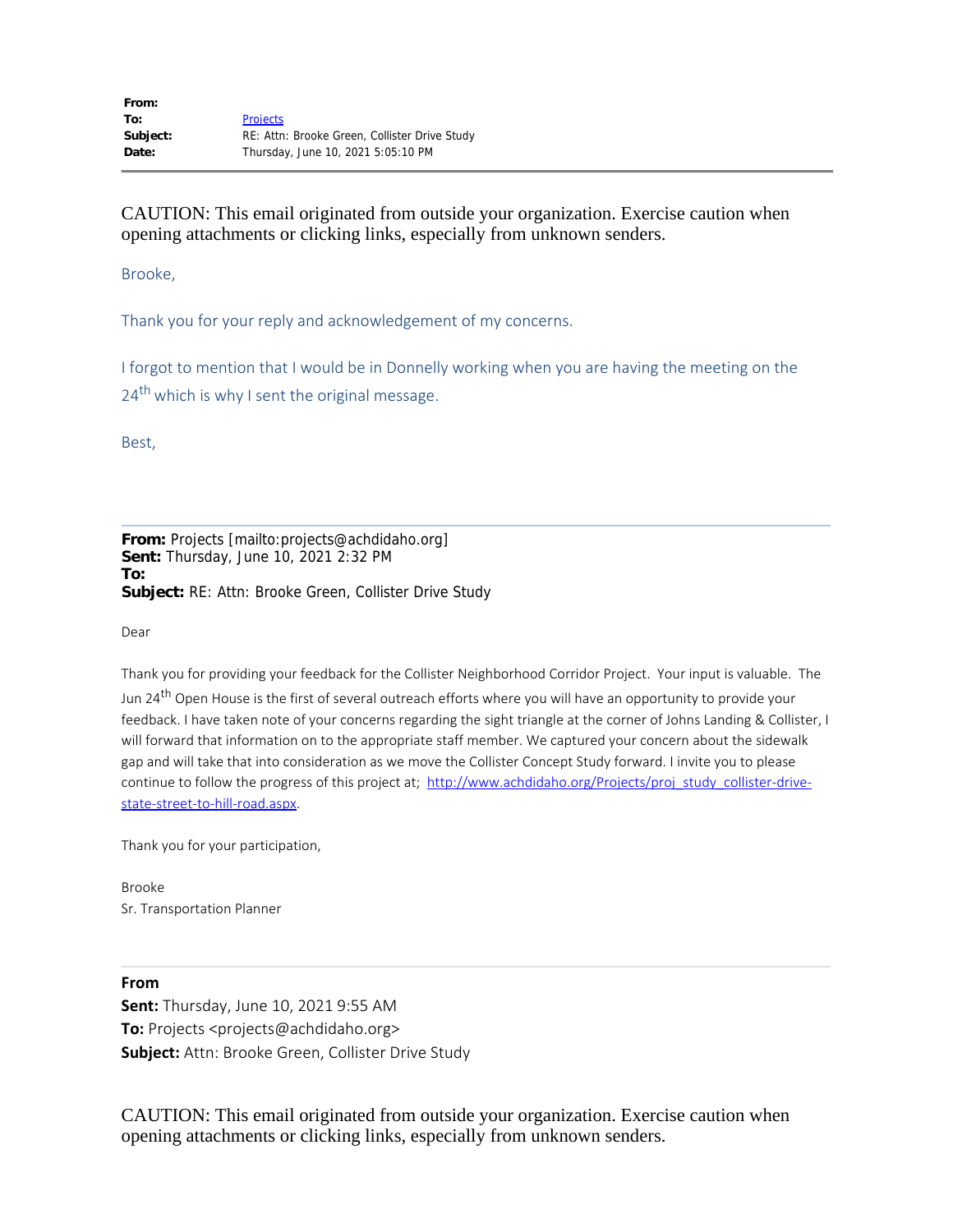Brooke,

Thank you for looking at potential Collister improvements. I provided input during previous surveys in regards to sidewalks on Collister. At that time, I was against any additional sidewalks on Collister itself, and I still feel that way.

There are however three associated items that I would like ACHD to address:

- 1. At the northwest corner of Johns Landing and Collister, the utility lot has landscaping that is growing into the sight line (looking North) for those wanting to turn from Johns Landing to Collister. Can ACHD contact the utility to have them reduce the size (trim) the landscaping so that safety is improved.
- 2. Adjacent at that same site, it appears that others have made an impromptu park and ride lot for the adjacent bus stop. Many times those vehicles are large trucks, which also block the view of traffic coming from the north. Not sure what can be done, but ACHD might want to look at that.
- 3. When the east side of Johns Landing was reconstructed some years ago, better sidewalks were put in on the south side where it meets with Collister. The north side of Johns Landing was un-improved. I have written in the past on this item, to no avail, but will try again here. Please install a sidewalk on the North side of Johns Landing between Collister and Maplewood. This is needed to better protect our students who are required to ride a bus and need to walk from the Johns Landing neighborhood to the bus stop on the west side of Collister just North of Johns Landing.

Thank you for considering these items.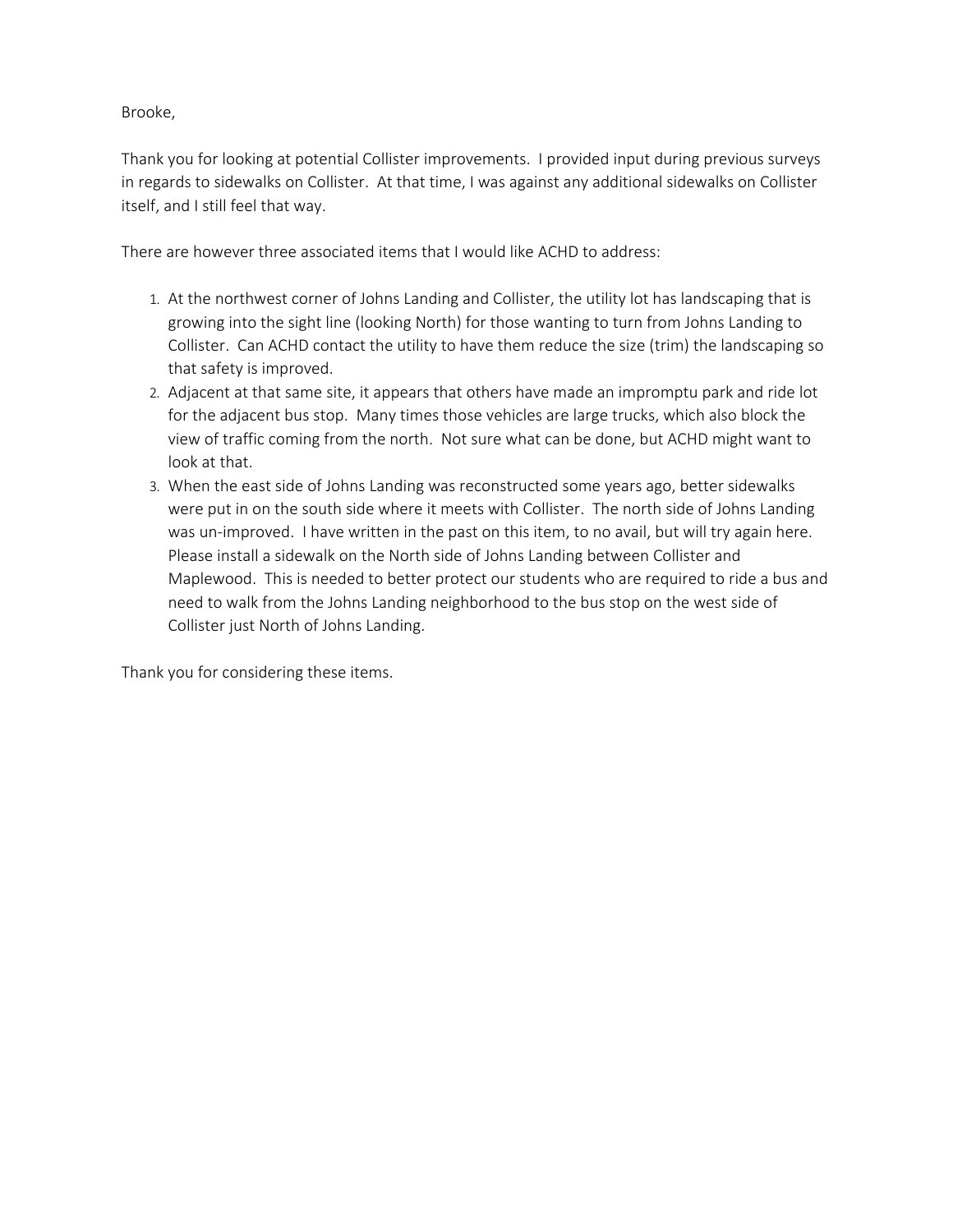| From:    |                                          |
|----------|------------------------------------------|
| To:      | <b>Projects</b>                          |
| Subject: | ATTN Brooke Green: Collister Drive Study |
| Date:    | Friday, June 11, 2021 1:08:33 AM         |

#### Hello Brooke,

I won't be able to attend the meetings. I would like to see at least one side with a sidewalk and maybe some traffic calming on Collister. I would not like to see any expansion of the roadway. If there were room for a planting/tree strip, that would be great, but I wouldn't want the residents to sell land to make it happen.

Thanks for considering my comments.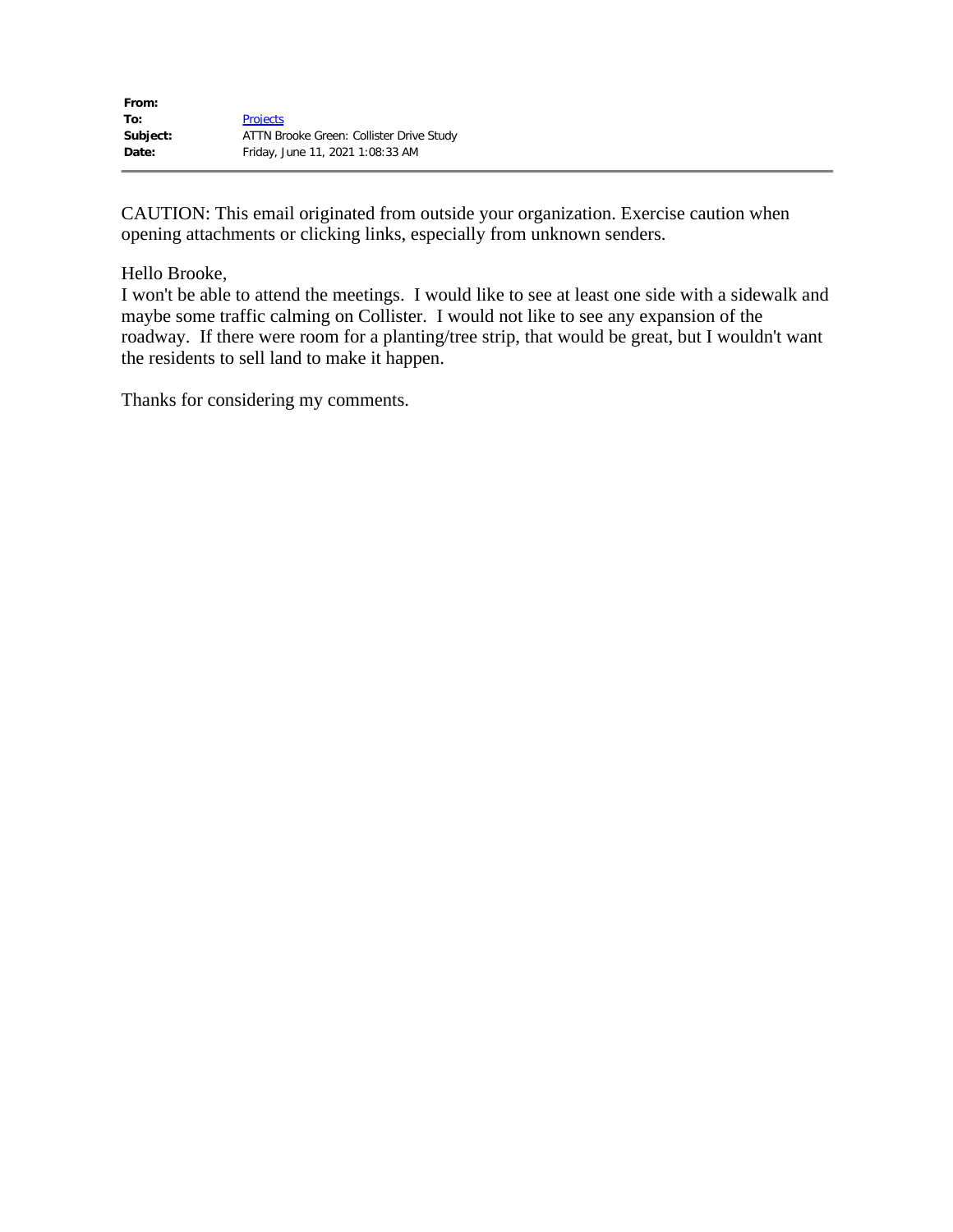## **Avery Foerster**

**From: Sent:** Monday, June 14, 2021 3:44 PM To: Projects **Subject:** ATTN Brooke Green: Collister Drive Study

CAUTION: This email originated from outside your organization. Exercise caution when opening attachments or clicking links, especially from unknown senders.

Comments about the proposed improvement of Collister Drive by ACHD.

I have been a resident of the Collister neighborhood for 13 years and use Collister Drive regularly, both by automobile and by bicycle. The bicycle-pedestrian lane is nice and wide, accommodating both bicyclists/pedestrians and vehicles. The only issue I see is that traffic needs to slow down. Any road improvement will only allow vehicles to travel faster. Perhaps another stop sign, at Bloom Street, or a 25 mph speed limit would help slow traffic down.

Thank you for taking my ideas into consideration.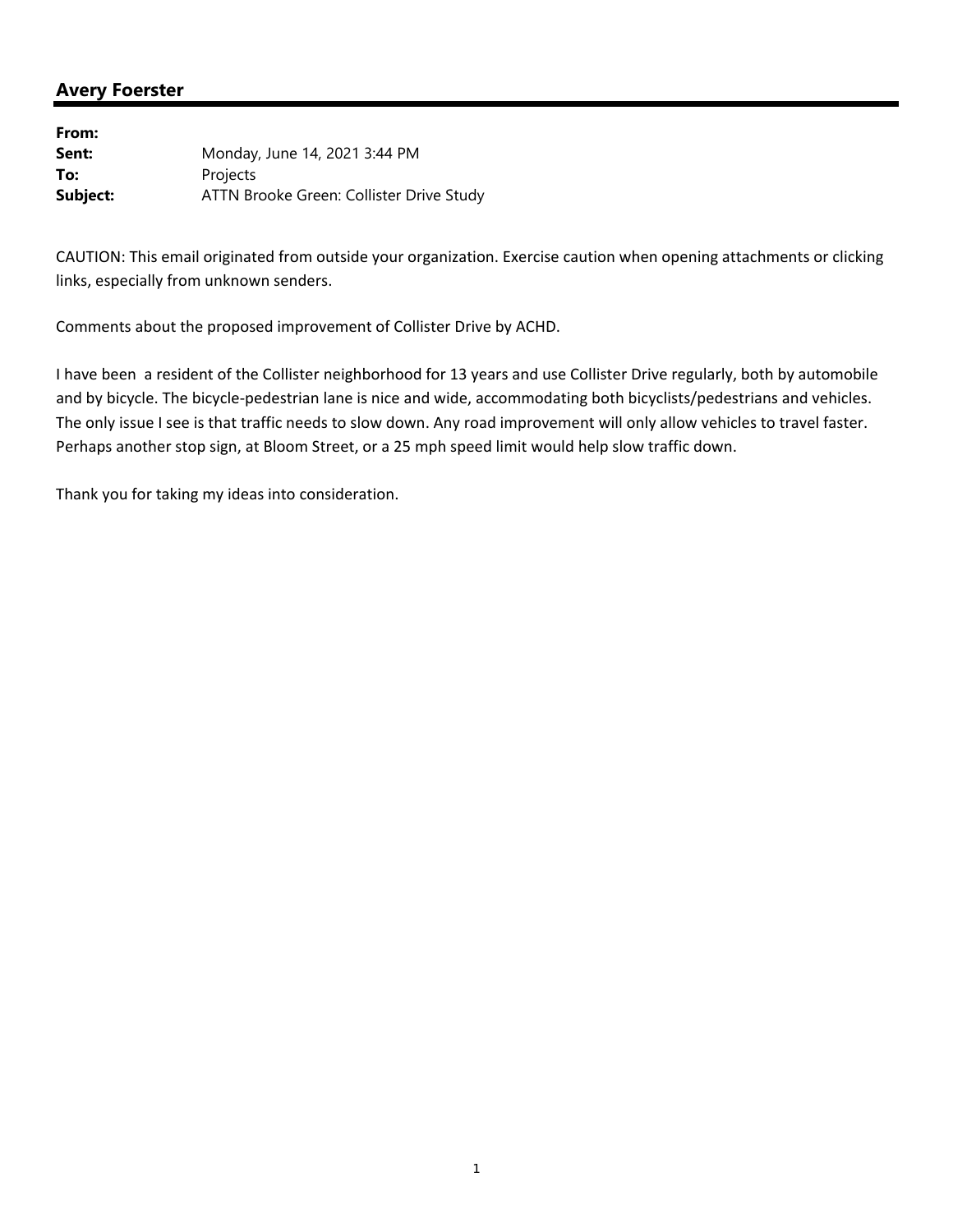| From:    |                                  |
|----------|----------------------------------|
| Sent:    | Thursday, June 24, 2021 10:07 PM |
| To:      | Projects                         |
| Subject: | <b>ACHD Projects Collister</b>   |
|          |                                  |

**Categories:** Forwarded

CAUTION: This email originated from outside your organization. Exercise caution when opening attachments or clicking links, especially from unknown senders.

Hello ‐

I was unable to attend today's meetings due to work conflicts. Would you be able to share a recording or updates?

I walk, bike and drive Collister often. I'm a homeowner on Bloom. I would like to see more mixed transportation.

Thank you!

https://linkprotect.cudasvc.com/url?a=http%3a%2f%2fwww.achdidaho.org%2fProjects%2fproj\_study\_collister‐drive‐ state‐street‐to‐hill‐

road.aspx&c=E,1,dGJdKCckXUupMv1BM\_kxiSTB6M7LgJ94bLRrcjooFpxisY\_45HN8SNBPGzwgi6fHxxFWJZI‐ M5iDLuV63Qu72URtEdnBNqSfXihpVYL3JL180f6uCCzaPpGrOA,,&typo=1

Sent from my iPhone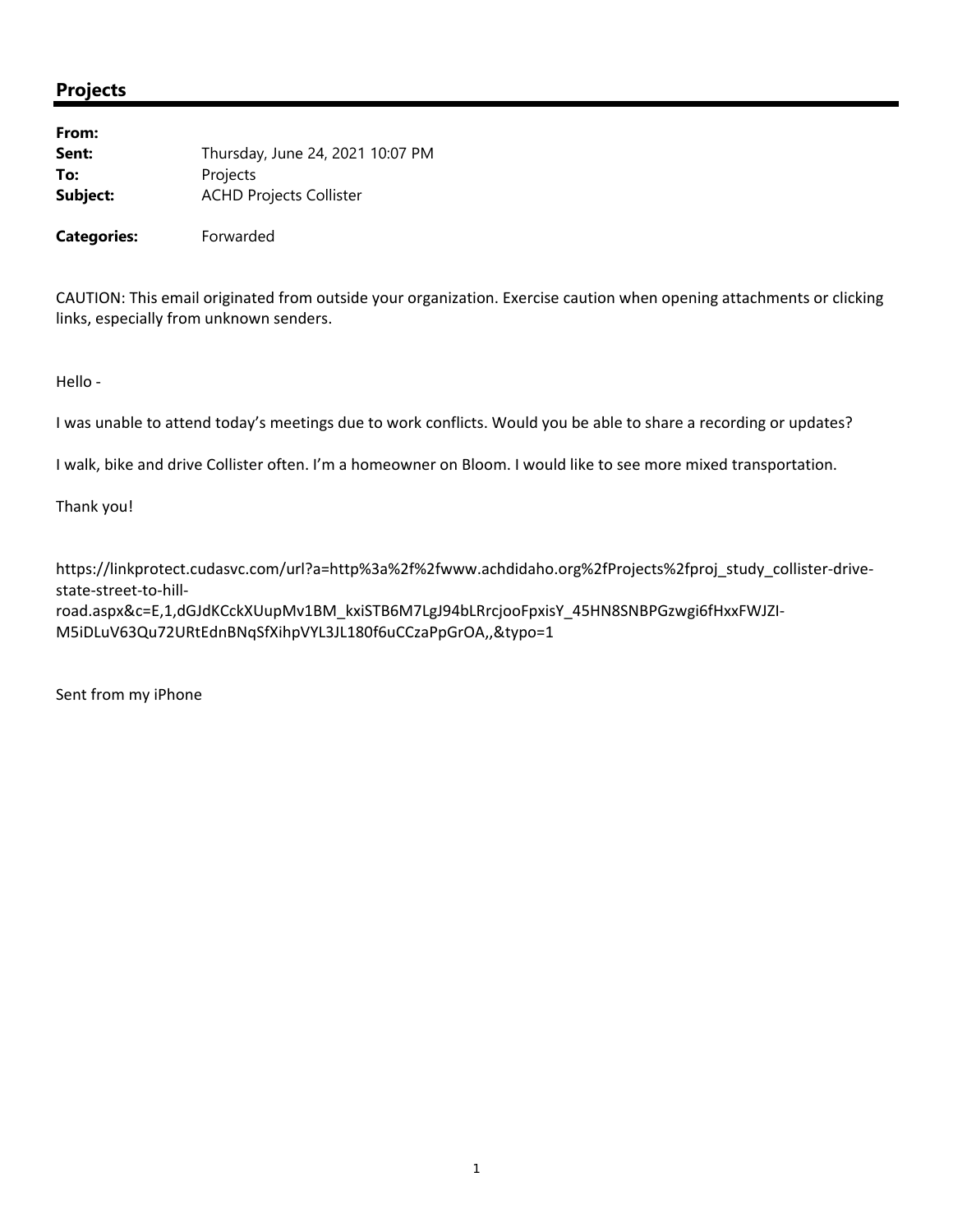| From:              |                                 |  |
|--------------------|---------------------------------|--|
| Sent:              | Thursday, June 24, 2021 3:40 PM |  |
| To:                | Projects                        |  |
| Subject:           | <b>Collister Drive Study</b>    |  |
| <b>Categories:</b> | Forwarded                       |  |

CAUTION: This email originated from outside your organization. Exercise caution when opening attachments or clicking links, especially from unknown senders. Dear ACHD,

I will not be attending the virtual meeting today, but I live in the neighborhood and have some suggestions about how Collister Drive can be improved.

First, a good model for Collister Drive would be the nearby street of Castle. Collister would benefit from:

- Sidewalks on both sides of road
- Bike lanes on both sides of road
- Shoulder parking limited to just one side of road

Second, the 4‐way stop intersections with Hill Rd. and Catalpa Dr. bog down traffic flow and confuse some drivers. Please consider installing round‐abouts at these sites.

Lastly, the intersection of Collister with Johns Landing has poor visibility of oncoming traffic. When east-bound drivers on John Landing arrive at the intersection with Collister they cannot easily look north to see south‐ bound traffic on Collister. This is due to several factors:

- Overgrown vegetation around the pumping/electrical substation
- Telephone poles and support cables at corner
- Parked cars along Collister

I look forward to seeing what improvements are in store for Collister.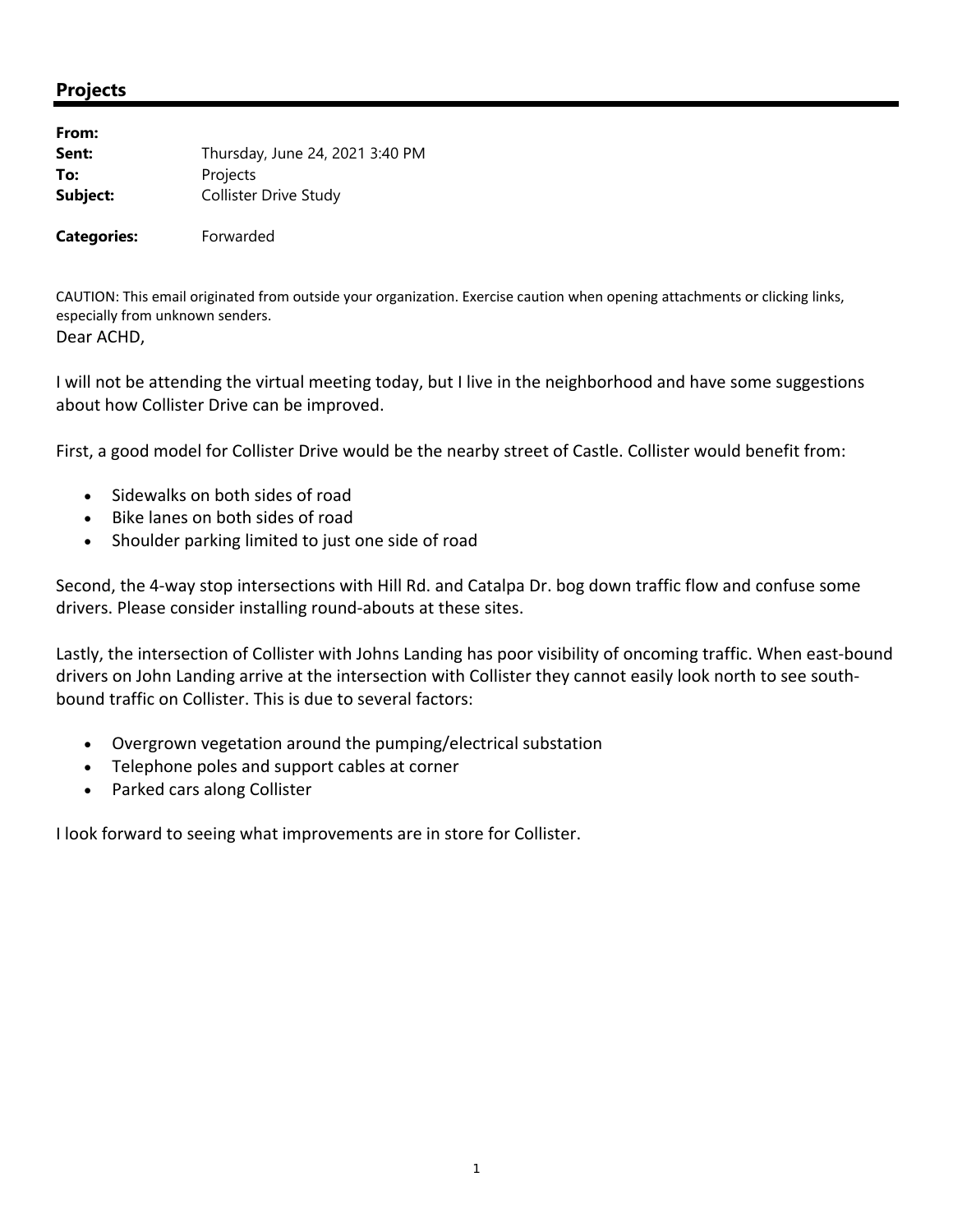| From:              |                                          |
|--------------------|------------------------------------------|
| Sent:              | Thursday, June 24, 2021 4:48 PM          |
| To:                | Projects                                 |
| Subject:           | ATTN Brooke Green: Collister Drive Study |
| <b>Categories:</b> | Forwarded                                |

CAUTION: This email originated from outside your organization. Exercise caution when opening attachments or clicking links, especially from unknown senders.

Please email the survey monkey link and Brooke's email address.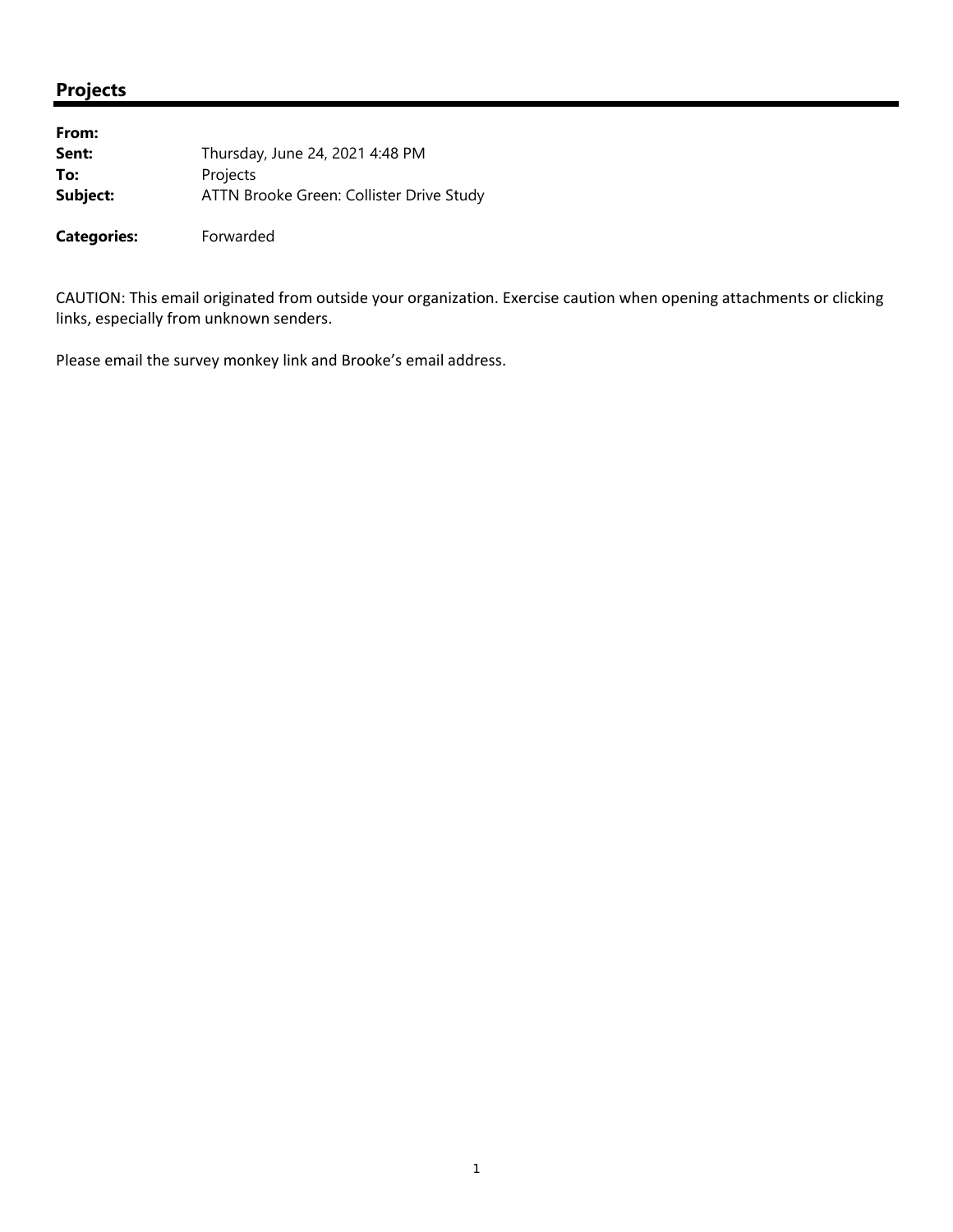| From:    |                                          |
|----------|------------------------------------------|
| Sent:    | Thursday, June 24, 2021 8:13 AM          |
| To:      | Projects                                 |
| Subject: | ATTN Brooke Green: Collister Drive Study |

CAUTION: This email originated from outside your organization. Exercise caution when opening attachments or clicking links, especially from unknown senders.

Hi,

I'll be unable to attend today's meetings, so thanks for the opportunity to offer feedback via email.

We are a family with kids and use Collister for walks and for bike rides in our way to the Library or the Greenbelt, we use both sides of the road on the way back and forth.

I'd like to see a similar approach to that street as Castle Drive has:

- ‐ Sidewalks on both sides
- ‐ Bike lines on both sides
- Parking allowed only on one side of the street (it could alternate by block depending how many houses have a driveway facing Collister)
- ‐ Removal of pedestrian and bikes obstacles:
	- o Vegetation overgrowth in pedestrian areas
	- o Garbage cans for days and forcing you to go into the road to walk around it,
	- o Construction signs that block the bike lane, forcing you to move into the road)
- ‐ Roundabout in Collister and Hill Road with pedestrian crossing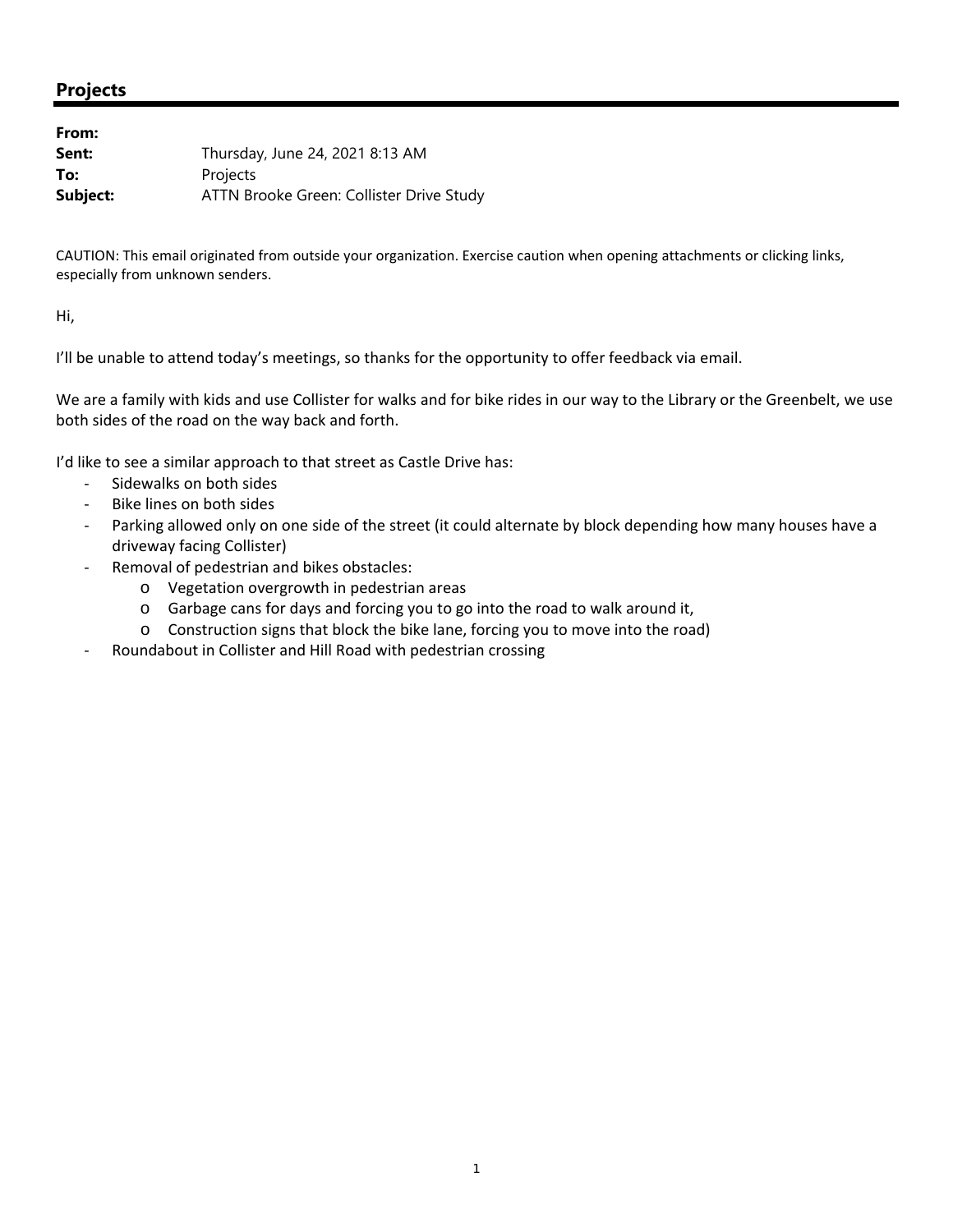| From:              |                                          |
|--------------------|------------------------------------------|
| Sent:              | Thursday, June 24, 2021 10:47 PM         |
| To:                | Projects                                 |
| Subject:           | ATTN Brooke Green: Collister Drive Study |
| <b>Categories:</b> | Forwarded                                |

CAUTION: This email originated from outside your organization. Exercise caution when opening attachments or clicking links, especially from unknown senders.

collister needs sidewalks if not on both sides ar least on one. it is a very dangerous to walk on collister especially around parked cars. kids going to school have to walk this path,,,,,not safe please, please please do a sidewalk before someone is killed.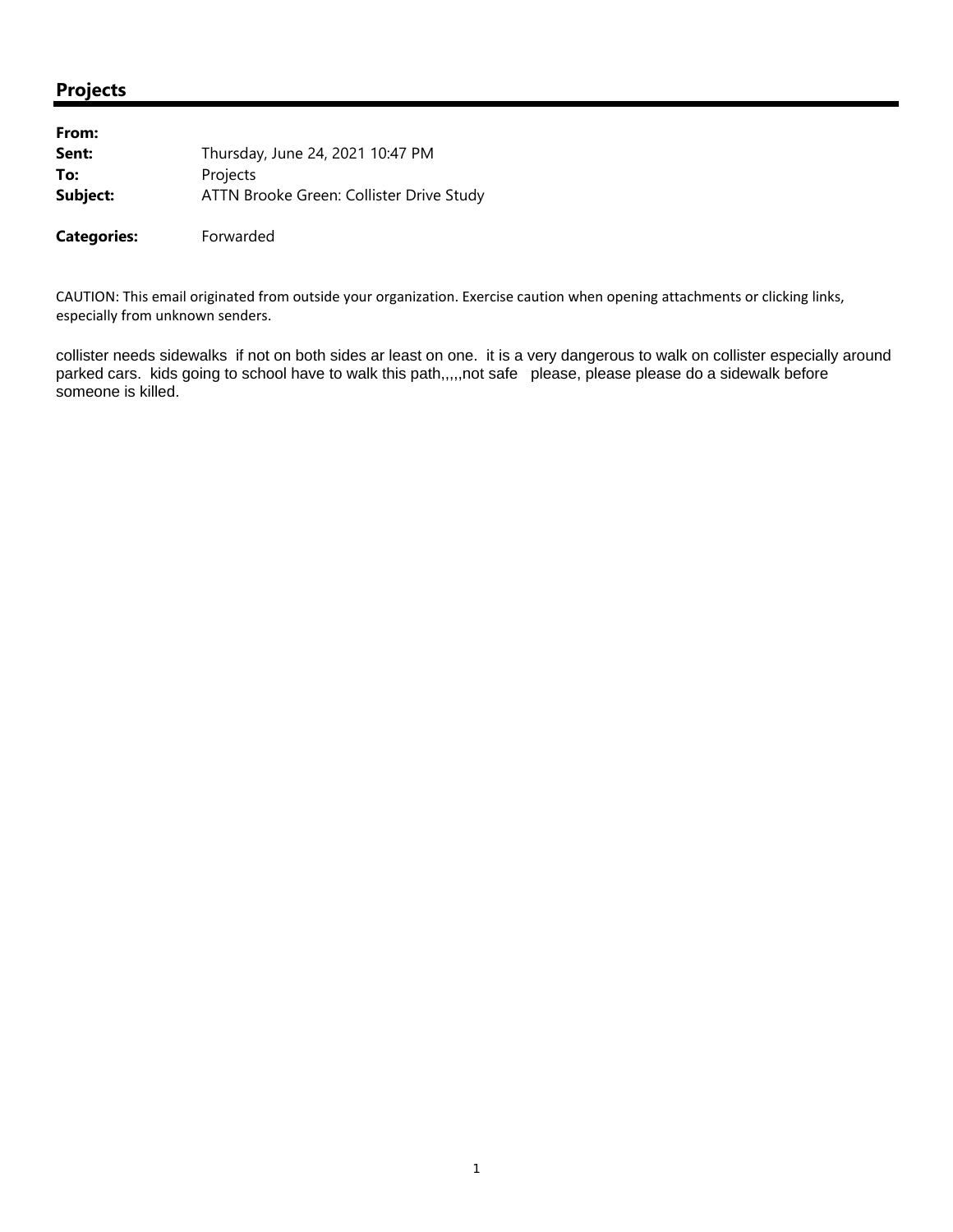| From:    |                                    |
|----------|------------------------------------|
| To:      | <b>Projects</b>                    |
| Subject: | June 24 meeting re Collister Drive |
| Date:    | Friday, June 11, 2021 5:36:21 AM   |
|          |                                    |

How do we get a link to this meeting. I have lived here for 26 years, and no one seems to give a damn about what long term residents who have build this neighborhood think. Meetings are planned during OUR work schedules, seemingly to limit attendance.

I will take time off of my professional schedule to attend. How do I become included?

Thank you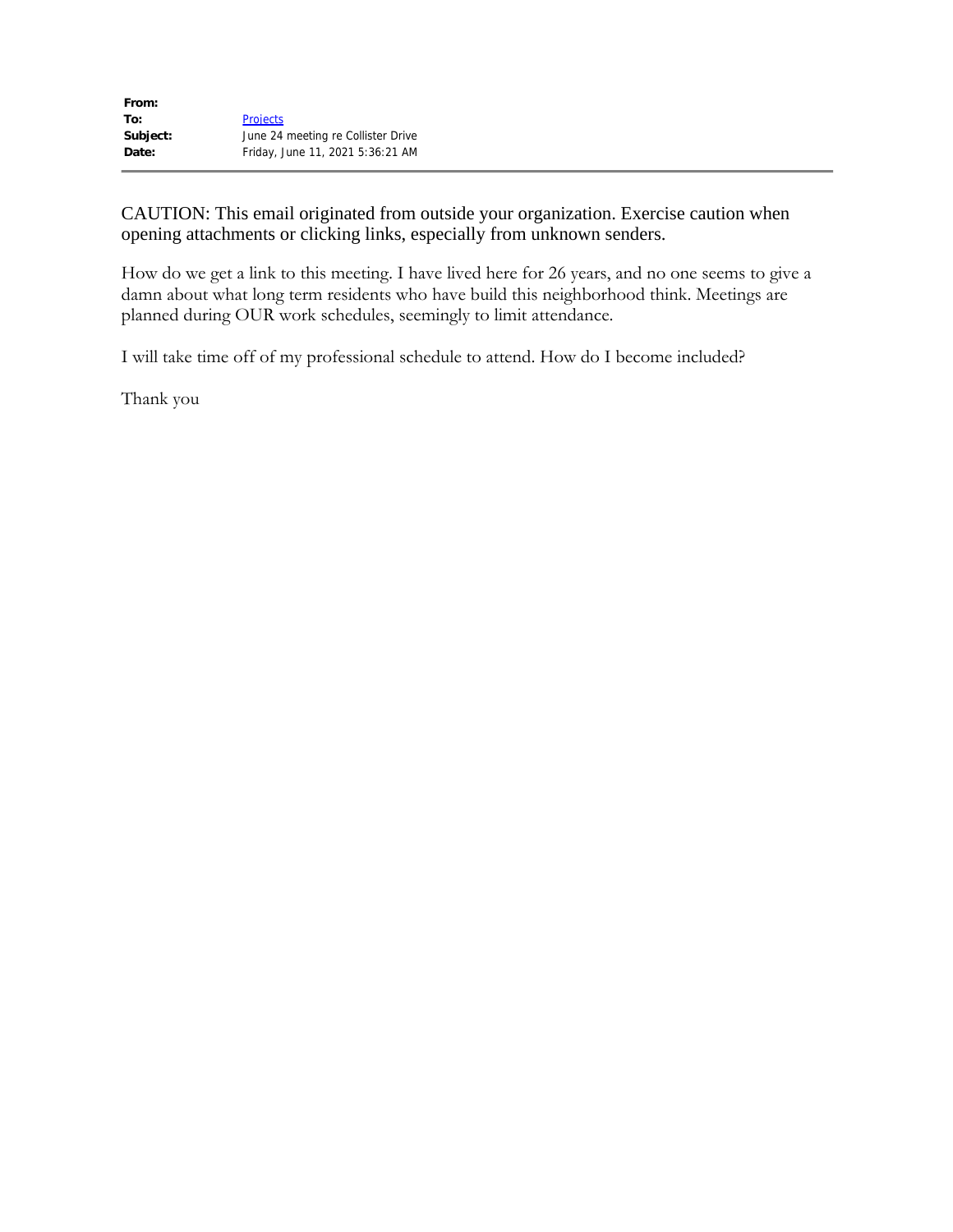| From:    |                               |
|----------|-------------------------------|
| Sent:    | Friday, June 25, 2021 6:43 AM |
| To:      | Projects                      |
| Subject: | Collister Drive feedback      |

CAUTION: This email originated from outside your organization. Exercise caution when opening attachments or clicking links, especially from unknown senders.

Hello,

I was unable to attend yesterday's meeting, but I would like to see bike lanes and sidewalks down both sides of Collister Drive. Lots of families, including my own, bike up Collister Drive to bike in the foothills. We also bike down Collister Drive to go to the greenbelt or the ice cream shop! When cars are parked on the side of Collister, it is dangerous because we have to swerve our bikes into the rode. Garbage day is also tricky for us when everyone has their trash cans on the street. In addition to biking, there are a lot of runners and walkers on Collister. I live on Clearview Drive in "clear view" of Collister and I get to see all kinds of action. If you would like more information, you may contact me through this email or at . Again, I apologize for missing the meeting. Thank you for reaching out to the community.

Sincerely,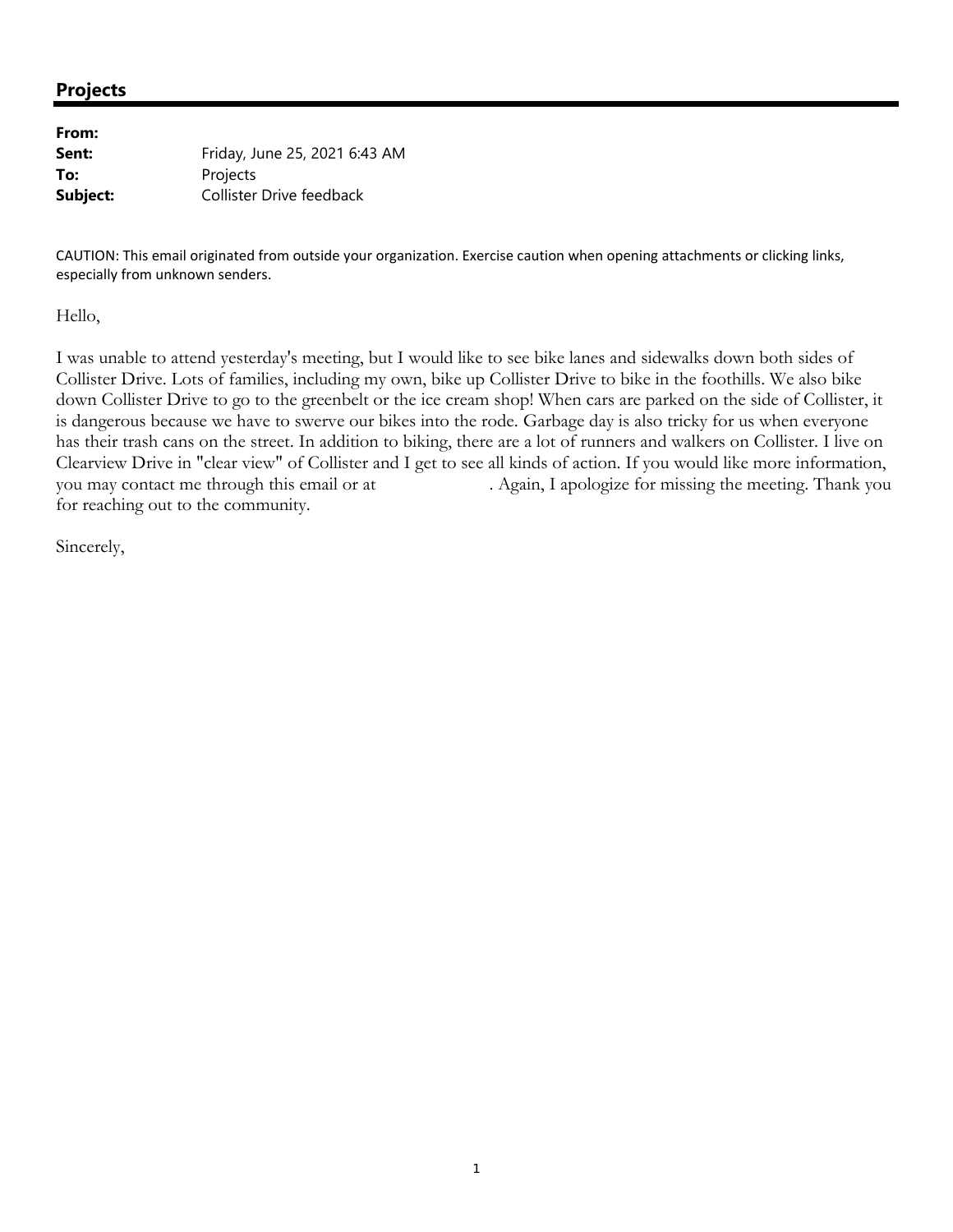| From:    |                                          |
|----------|------------------------------------------|
| Sent:    | Friday, June 25, 2021 8:26 AM            |
| To:      | Projects                                 |
| Cc:      | 1laateedaa@gmail.com                     |
| Subject: | ATTN Brooke Green: Collister Drive Study |

CAUTION: This email originated from outside your organization. Exercise caution when opening attachments or clicking links, especially from unknown senders.

Good morning Brooke‐

Collister drive is a major speed way. The noise pollution from motor cycles, hot rods, standard suvs and sedans all gunning their engines and literally blasting through the street after turning off of state st. Onto Collister Dr. is deafining. Semi trucks have now joined in on this scenario with their journey down the road from hill, at such speeds that they sound like a machine gun.

It's only 2 lanes and it's like drivers think they are on the interstate freeway. Crazy!

What can be done about this?

I was unable to attend the meetings. I am interested to hear about the solutions that are available. Respectfully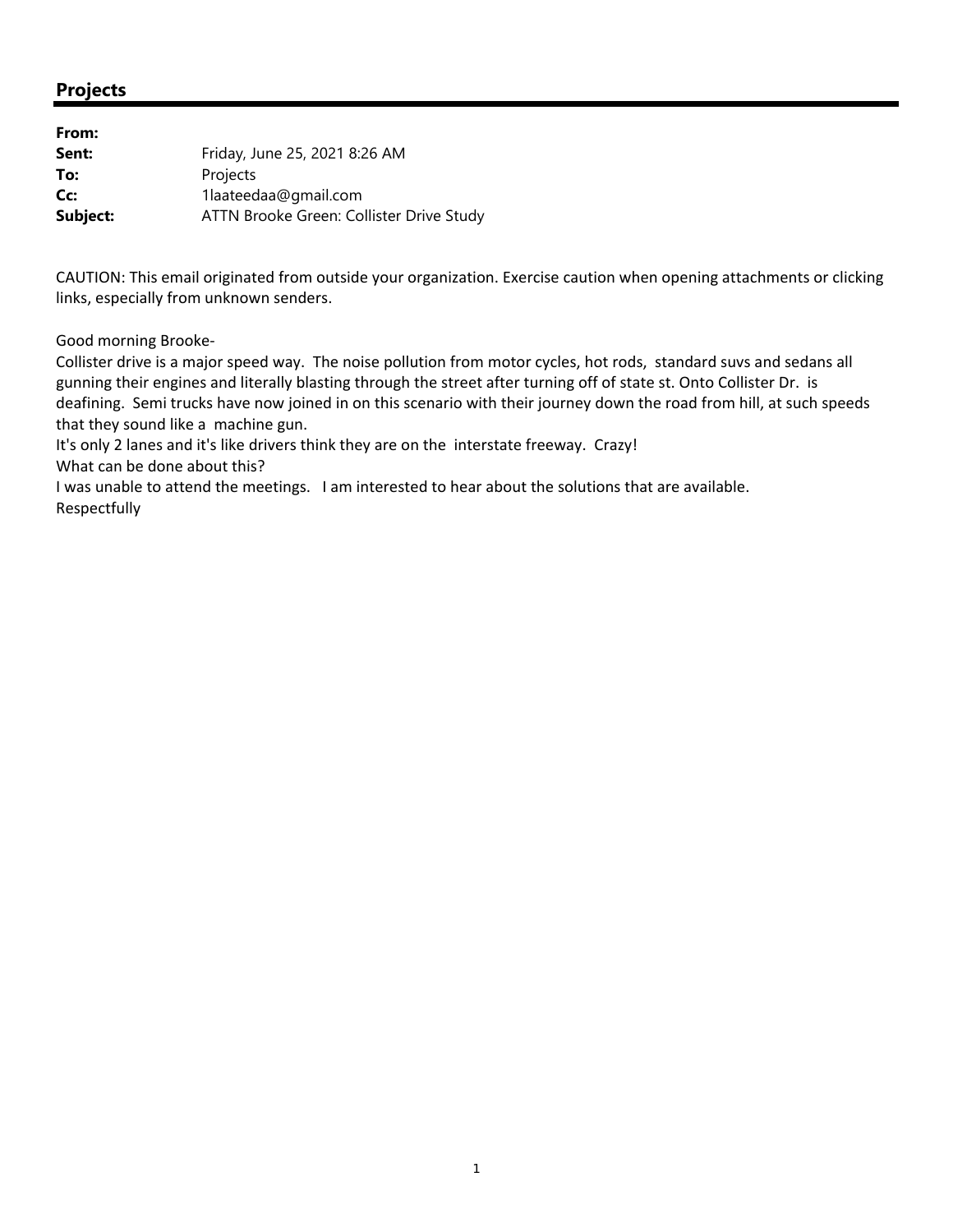#### **From:**

**Sent:** Thursday, July 22, 2021 3:56 AM **To:** Projects <projects@achdidaho.org> **Subject:** Collister Drive Concept Study

CAUTION: This email originated from outside your organization. Exercise caution when opening attachments or clicking links, especially from unknown senders.

## Good morning,

I am writing in response to your letter invitation to comment on the Collister Sidewalk proposal.

First, let me state my dissatisfaction by the communication to neighborhood owners, this is the second time I have seemingly been eliminated from your processes, then comments made "that you missed me", or " I failed to attend". I cannot particpate in a process that is either not available to me, by way of timing during my work hours with no alternative available to me. Or, in this case, a letter that was mailed (post marked 7/19/21), arrived 7/21/21, with an expected date of response posted in that letter of 7/16/21.

I cannot respond to something I have not received, this is deceptive on part of ACHD.

Most of the residents of Collister do NOT wish to proceed with sidewalks for so many reasons. Let me start with the property damage it will do to my home. It will run the fence line, cost me thousands of dollars to replace fence and sprinkles, who pays for that? At the top of Collister it will encroach on set back limits, making it virtually impossible for people to sell those homes, and those sidewalks will literally be in their living rooms.

I have lived here for 26 years, and have watched the ongoing destruction of the neighborhood and surrounding areas. Growth is unavoidable, I am well aware of that, how we handle that growth is critical. Horses are a staple in this community and that is why most people live in this part of town. The old country part of Boise City, horses walk up and down the streets, children, pets, seniors. NOT ONCE have I witnessed any compromise to safety, right of way, or any other obstruction that sidewalks would fix! Not to mention the expense. I have had an ACHD rep say "you're not using your tax dollars". What I am seeing is we are being taxed so high, now it is almost like reverse psychology, "well now you should use it.".

I do not support sidewalks being put in on Collister, I do not support the destruction of people homes and property that they have saved their entire lives for, and now this will seriously impair their retirment fundsing and in a LOT of cases force them to move from our neighborhoods. The very citizens that built this neighborhood and feel perfectly safe utilizing what is available to them for passage.

We might consider imposing traffic violations, and supervision. How many people come out of that bar at the end of Collister and travel our road at 60 MPH, a sidewalk will not do a thing to improve safety, a curb will be jumped by wreckless drivers. How about a light at the corner of Catalpa and Collister, again, not really necessary, but I watch people run that stop sign routinely with a police office observant and no one does anything. How about imposing City of Boise clean ups for renters moving in and trashing our properties, which depletes those of us who keep our properties up? Those are far more useful, productive applications of those tax funds.